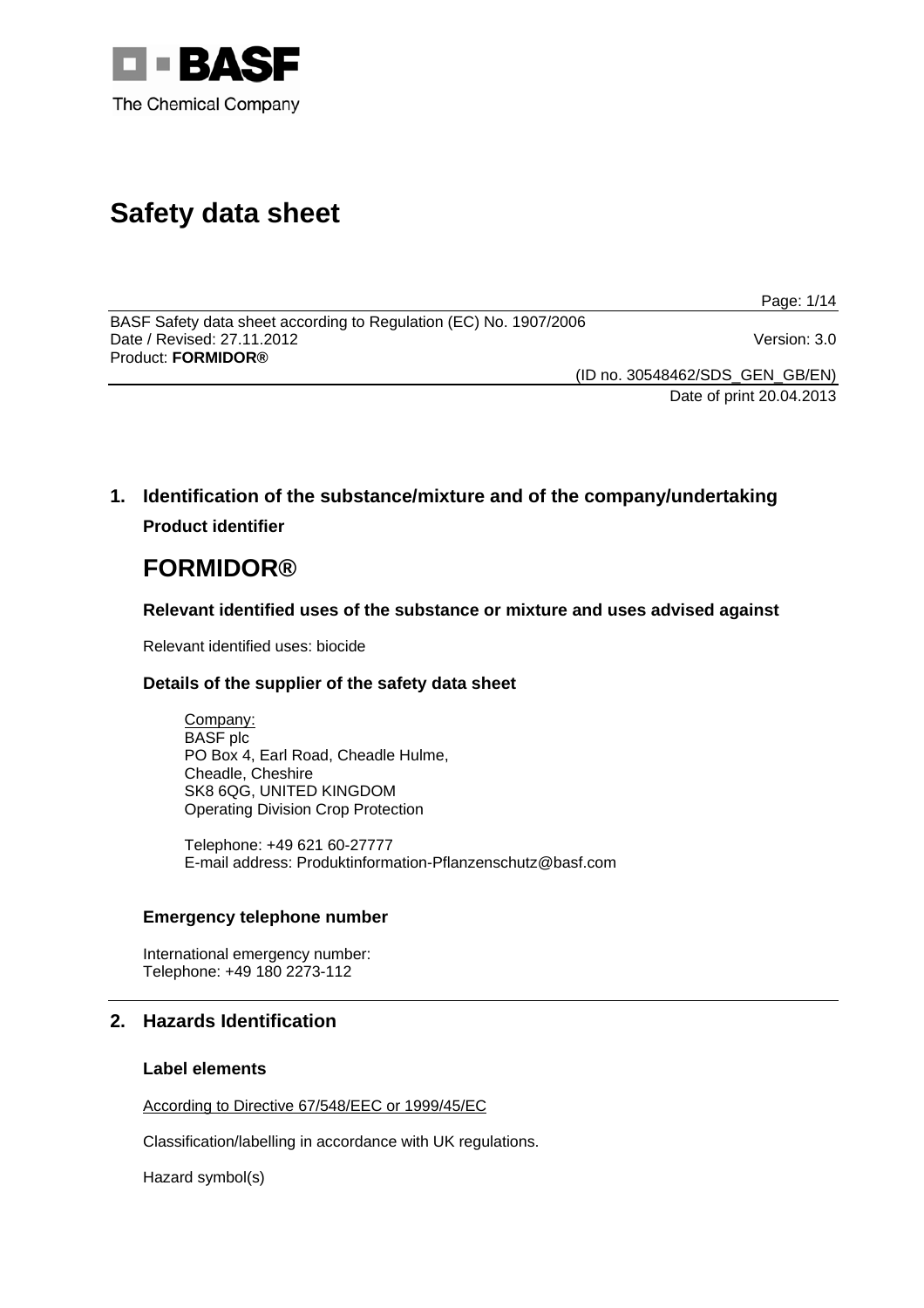|                                                  |                                                                   | Page: 2/14                                                           |
|--------------------------------------------------|-------------------------------------------------------------------|----------------------------------------------------------------------|
|                                                  | BASF Safety data sheet according to Regulation (EC) No. 1907/2006 |                                                                      |
| Date / Revised: 27.11.2012<br>Product: FORMIDOR® |                                                                   | Version: 3.0                                                         |
|                                                  |                                                                   | (ID no. 30548462/SDS_GEN_GB/EN)                                      |
|                                                  |                                                                   | Date of print 20.04.2013                                             |
| N                                                | Dangerous for the environment.                                    |                                                                      |
| $R$ -phrase $(s)$                                |                                                                   |                                                                      |
| R <sub>52</sub> /53                              | the aquatic environment.                                          | Harmful to aquatic organisms, may cause long-term adverse effects in |
| S-phrase(s)<br>S35                               |                                                                   | This material and its container must be disposed of in a safe way.   |

### **Classification of the substance or mixture**

According to Directive 67/548/EEC or 1999/45/EC

Possible Hazards: Harmful to aquatic organisms, may cause long-term adverse effects in the aquatic environment.

### **Other hazards**

According to Regulation (EC) No 1272/2008 [CLP]

See section 12 - Results of PBT and vPvB assessment.

If applicable information is provided in this section on other hazards which do not result in classification but which may contribute to the overall hazards of the substance or mixture.

## **3. Composition/Information on Ingredients Mixtures**

Chemical nature

Bait (ready for use) (RB), biocide

Hazardous ingredients (GHS) according to Regulation (EC) No. 1272/2008

fipronil (ISO); 5-amino-1-[2,6-dichloro-4-(trifluoromethyl)phenyl]-4-[(trifluoromethyl)sulfinyl]-1Hpyrazole-3-carbonitrile

Content (W/W): 0.05 % CAS Number: 120068-37-3 EC-Number: 424-610-5

Acute Tox. 2 (Inhalation - dust) Acute Tox. 3 (oral) Acute Tox. 3 (dermal) STOT RE 1 Aquatic Acute 1 Aquatic Chronic 1 H311, H330, H301, H400, H410, H372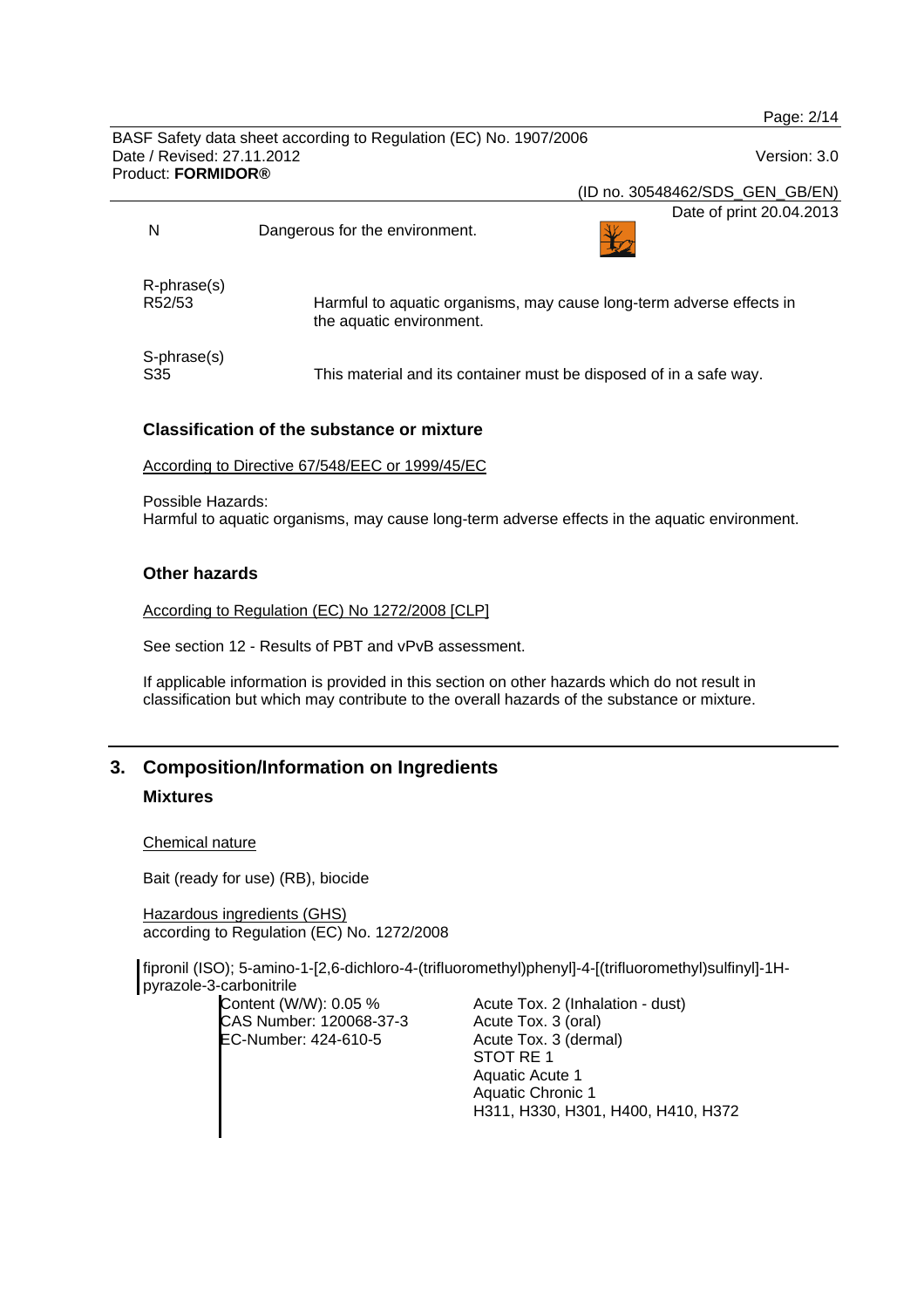Page: 3/14

BASF Safety data sheet according to Regulation (EC) No. 1907/2006 Date / Revised: 27.11.2012 Version: 3.0 Product: **FORMIDOR®** 

(ID no. 30548462/SDS\_GEN\_GB/EN)

Date of print 20.04.2013

**Sucrose** 

Content (W/W): < 45 % CAS Number: 57-50-1 EC-Number: 200-334-9

Hazardous ingredients according to Directive 1999/45/EC

fipronil (ISO); 5-amino-1-[2,6-dichloro-4-(trifluoromethyl)phenyl]-4-[(trifluoromethyl)sulfinyl]-1Hpyrazole-3-carbonitrile

Content (W/W): 0.05 % CAS Number: 120068-37-3 EC-Number: 424-610-5 Hazard symbol(s): T, N R-phrase(s): 23/24/25, 48/25, 50/53

**Sucrose** 

Content (W/W): < 45 % CAS Number: 57-50-1 EC-Number: 200-334-9

For the classifications not written out in full in this section, including the indication of danger, the hazard symbols, the R phrases, and the hazard statements, the full text is listed in section 16.

### **4. First-Aid Measures**

**Description of first aid measures**  Remove contaminated clothing.

Show container, label and/or safety data sheet to physician.

If inhaled: Keep patient calm, remove to fresh air.

On skin contact: Wash thoroughly with soap and water.

On contact with eyes: Wash affected eyes for at least 15 minutes under running water with eyelids held open.

On ingestion: Rinse mouth and then drink plenty of water.

### **Most important symptoms and effects, both acute and delayed**

Symptoms: No significant reaction of the human body to the product known.

**Indication of any immediate medical attention and special treatment needed**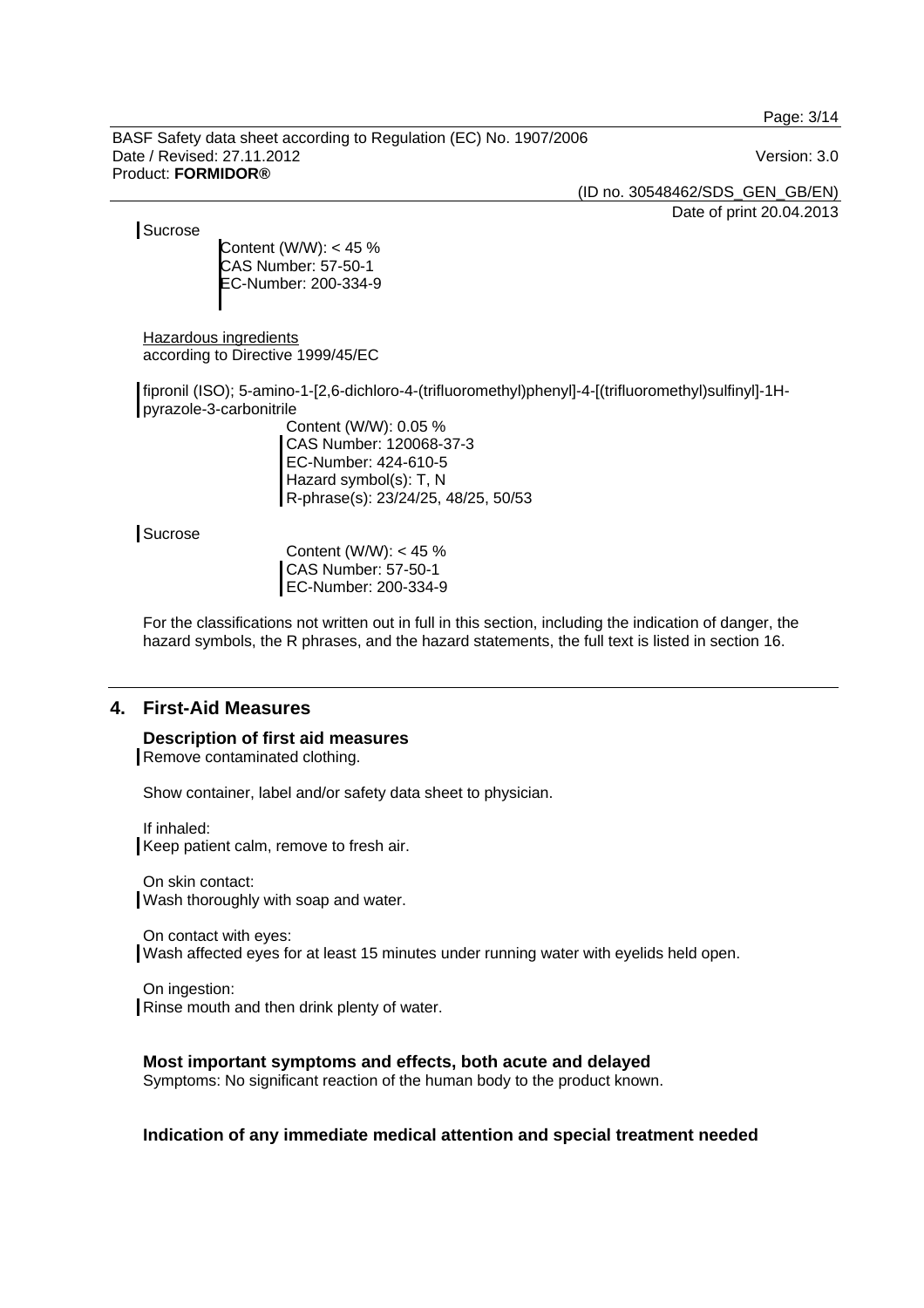Page: 4/14

BASF Safety data sheet according to Regulation (EC) No. 1907/2006 Date / Revised: 27.11.2012 Version: 3.0 Product: **FORMIDOR®** 

(ID no. 30548462/SDS\_GEN\_GB/EN) Date of print 20.04.2013

Treatment: Symptomatic treatment (decontamination, vital functions).

### **5. Fire-Fighting Measures**

### **Extinguishing media**

Suitable extinguishing media: carbon dioxide, dry powder, water spray, foam

Unsuitable extinguishing media for safety reasons: water jet

### **Special hazards arising from the substance or mixture**

carbon monoxide, Carbon dioxide, hydrogen chloride, hydrogen fluoride, nitrogen oxides, sulfur oxides, organochloric compounds The substances/groups of substances mentioned can be released in case of fire.

### **Advice for fire-fighters**

Special protective equipment: Wear self-contained breathing apparatus and chemical-protective clothing.

Further information:

In case of fire and/or explosion do not breathe fumes. Collect contaminated extinguishing water separately, do not allow to reach sewage or effluent systems. Dispose of fire debris and contaminated extinguishing water in accordance with official regulations. Keep containers cool by spraying with water if exposed to fire.

### **6. Accidental Release Measures**

### **Personal precautions, protective equipment and emergency procedures**

Do not breathe vapour/spray. Avoid contact with the skin, eyes and clothing. Use personal protective clothing.

#### **Environmental precautions**

Do not discharge into drains/surface waters/groundwater. Do not discharge into the subsoil/soil.

Do not allow contamination of public drains or surface or ground waters. Inform local water plc if spillage enters drains and the Environment Agency (England & Wales), the Scottish Environmental Protection Agency (Scotland), or the Environment and Heritage Service (Northern Ireland) if it enters surface or ground waters. Keep people and animals away.

### **Methods and material for containment and cleaning up**

For small amounts: Pick up with suitable absorbent material (e.g. sand, sawdust, general-purpose binder, kieselguhr).

For large amounts: Dike spillage. Pump off product.

Dispose of absorbed material in accordance with regulations. Collect waste in suitable containers, which can be labeled and sealed. Clean contaminated floors and objects thoroughly with water and detergents, observing environmental regulations.

### **Reference to other sections**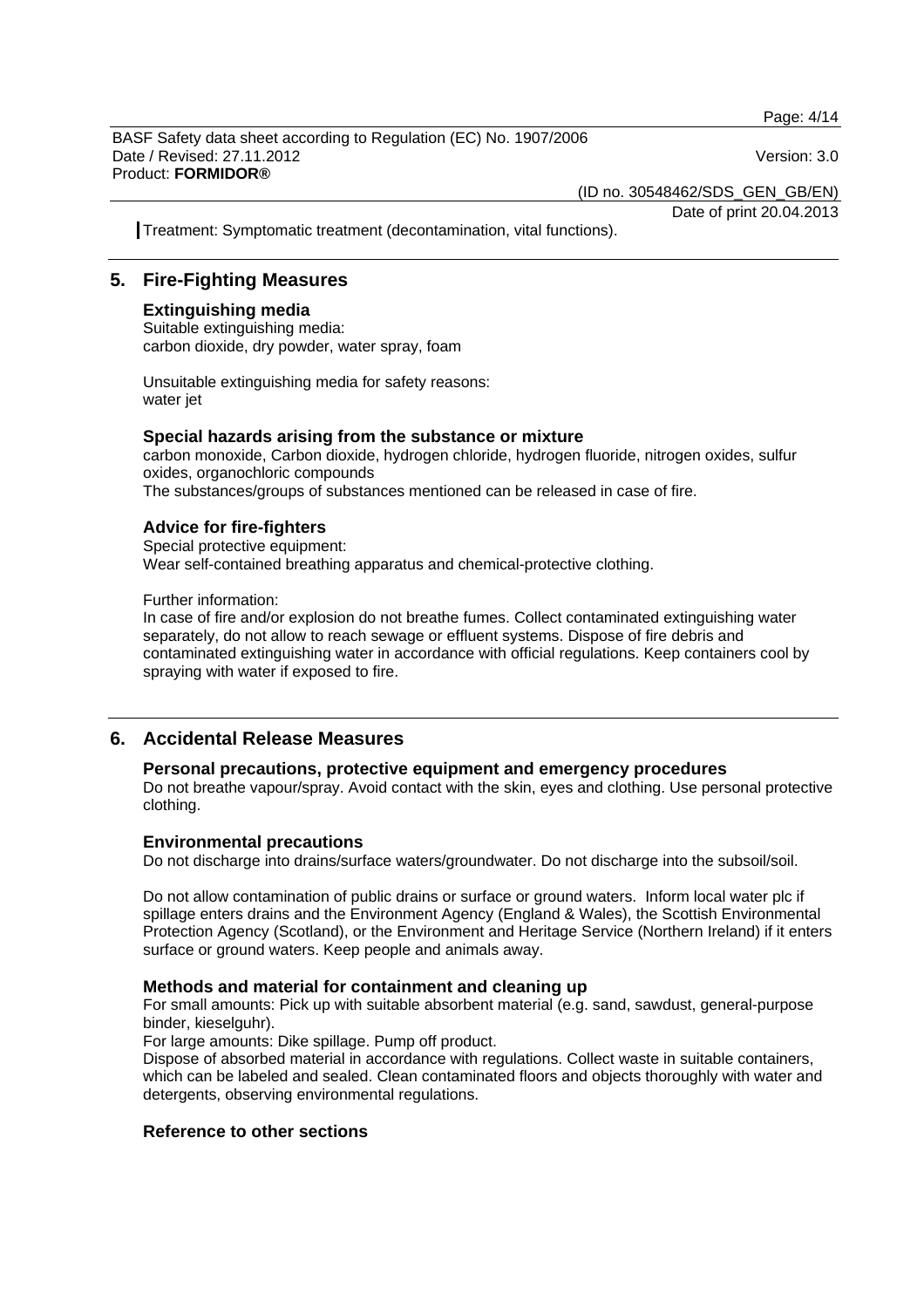Page: 5/14

BASF Safety data sheet according to Regulation (EC) No. 1907/2006 Date / Revised: 27.11.2012 Version: 3.0 Product: **FORMIDOR®** 

(ID no. 30548462/SDS\_GEN\_GB/EN)

Date of print 20.04.2013

Information regarding exposure controls/personal protection and disposal considerations can be found in section 8 and 13.

### **7. Handling and Storage**

#### **Precautions for safe handling**

When using do not eat, drink or smoke. Ensure thorough ventilation of stores and work areas. No special measures necessary if stored and handled correctly. Hands and/or face should be washed before breaks and at the end of the shift.

Protection against fire and explosion:

Vapours may form ignitable mixture with air. Prevent electrostatic charge - sources of ignition should be kept well clear - fire extinguishers should be kept handy.

#### **Conditions for safe storage, including any incompatibilities**

Segregate from foods and animal feeds. Further information on storage conditions: Keep away from heat. Protect from direct sunlight.

#### **Specific end use(s)**

For the relevant identified use(s) listed in Section 1 the advice mentioned in this section 7 is to be observed.

### **8. Exposure Controls/Personal Protection**

### **Control parameters**

Components with occupational exposure limits

Refer to the current edition of HSE Guidance Note EH40 Occupational Exposure Limits (United Kingdom). For normal use and handling refer to the product label/leaflet. In all other cases the following apply.

57-50-1: Sucrose

 TWA value 10 mg/m3 (WEL/EH 40 (UK)) STEL value 20 mg/m3 (WEL/EH 40 (UK))

#### **Exposure controls**

Personal protective equipment

Respiratory protection: Respiratory protection not required.

Hand protection:

Suitable chemical resistant safety gloves (EN 374) also with prolonged, direct contact (Recommended: Protective index 6, corresponding > 480 minutes of permeation time according to EN 374): E.g. nitrile rubber (0.4 mm), chloroprene rubber (0.5 mm), butyl rubber (0.7 mm) and other

Eye protection: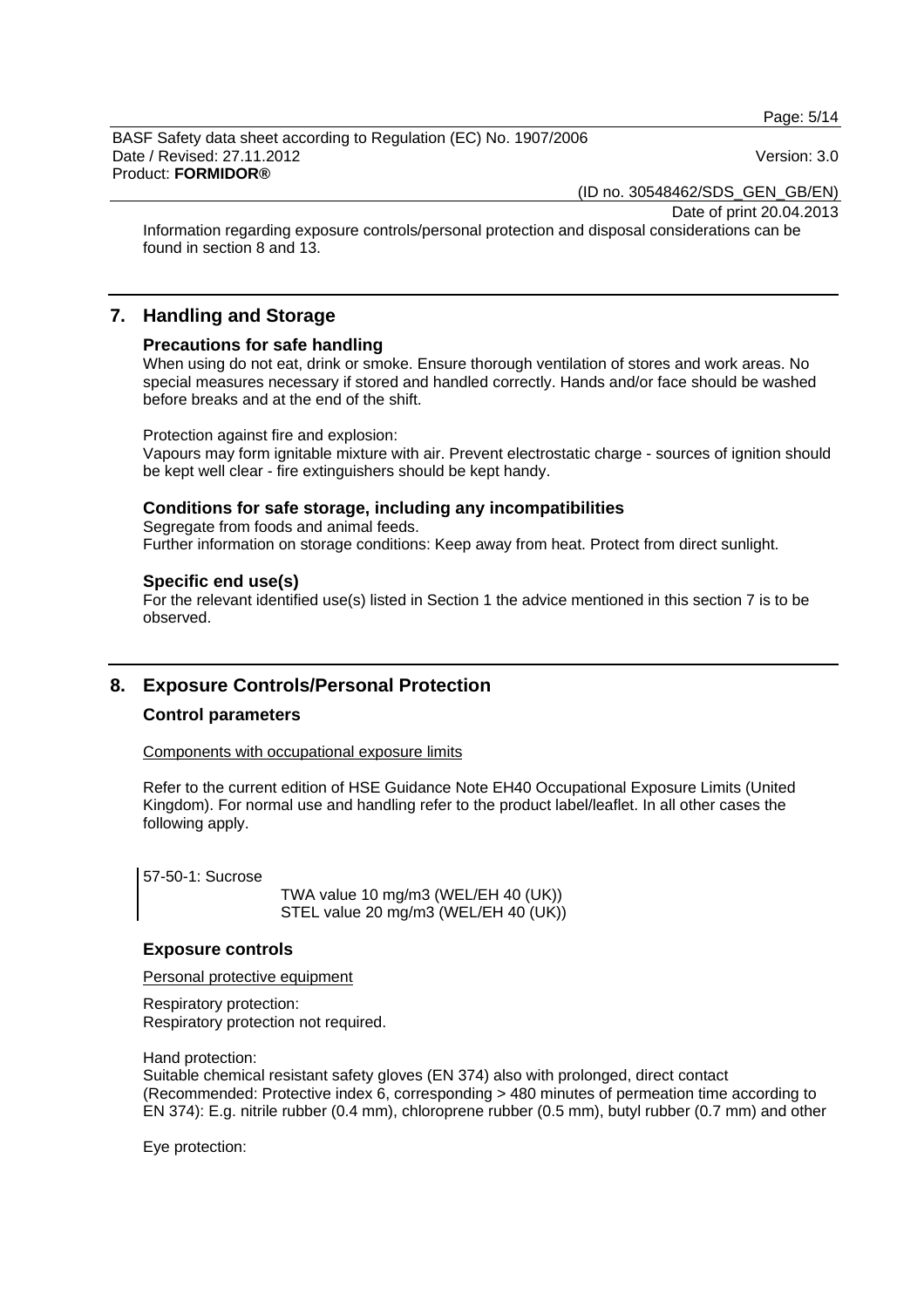Page: 6/14

BASF Safety data sheet according to Regulation (EC) No. 1907/2006 Date / Revised: 27.11.2012 Version: 3.0 Product: **FORMIDOR®** 

(ID no. 30548462/SDS\_GEN\_GB/EN)

Date of print 20.04.2013

Safety glasses with side-shields (frame goggles) (e.g. EN 166)

Body protection:

Body protection must be chosen depending on activity and possible exposure, e.g. apron, protecting boots, chemical-protection suit (according to EN 14605 in case of splashes or EN ISO 13982 in case of dust).

#### General safety and hygiene measures

Handle in accordance with good industrial hygiene and safety practice. Wearing of closed work clothing is recommended. Keep away from food, drink and animal feeding stuffs. Store work clothing separately.

### **9. Physical and Chemical Properties**

### **Information on basic physical and chemical properties**

| Form:                          | gel                                                                                   |
|--------------------------------|---------------------------------------------------------------------------------------|
| Colour:                        | blue violet                                                                           |
| Odour:                         | characteristic                                                                        |
| Odour threshold:               |                                                                                       |
|                                | Not determined due to potential                                                       |
|                                | health hazard by inhalation.                                                          |
| pH value:                      | approx. $5 - 7$                                                                       |
|                                | (approx. $20 °C$ )                                                                    |
| Melting point:                 |                                                                                       |
|                                | not determined                                                                        |
| Boiling point:                 | 103 °C                                                                                |
| Flash point:                   | $>105$ °C                                                                             |
| Evaporation rate:              |                                                                                       |
|                                | not applicable                                                                        |
| Flammability:                  | not highly flammable                                                                  |
| Lower explosion limit:         |                                                                                       |
|                                | not determined                                                                        |
| Upper explosion limit:         |                                                                                       |
|                                | not determined                                                                        |
| Ignition temperature:          |                                                                                       |
|                                | not determined                                                                        |
| Vapour pressure:               |                                                                                       |
|                                | The product has not been tested.                                                      |
| Density:                       | approx. 1.25 g/cm3                                                                    |
|                                | (20 °C)                                                                               |
| Relative vapour density (air): |                                                                                       |
|                                | not determined                                                                        |
| Solubility in water:           | The data given are those of the                                                       |
|                                | active ingredient.                                                                    |
|                                | approx. 0.00378 g/l                                                                   |
|                                | (approx. 20 $°C$ )                                                                    |
|                                | Information on: fipronil (ISO); 5-amino-1-[2,6-dichloro-4-(trifluoromethyl)phenyl]-4- |
|                                | [(trifluoromethyl)sulfinyl]-1H-pyrazole-3-carbonitrile                                |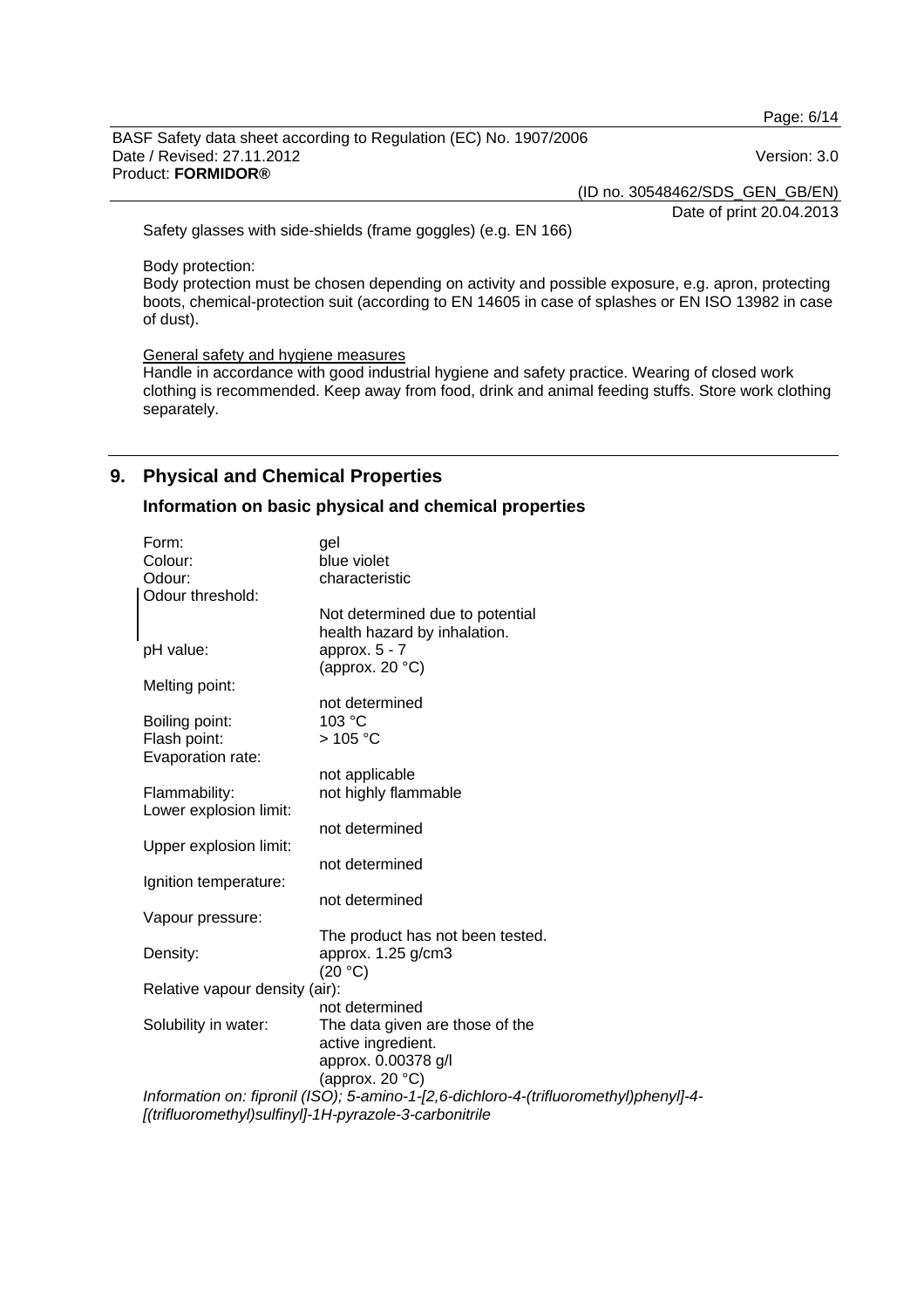Page: 7/14

BASF Safety data sheet according to Regulation (EC) No. 1907/2006 Date / Revised: 27.11.2012 Version: 3.0 Product: **FORMIDOR®** 

(ID no. 30548462/SDS\_GEN\_GB/EN)

Date of print 20.04.2013

*Partitioning coefficient n-octanol/water (log Kow): 4.0 (20 °C)*  ---------------------------------- Thermal decomposition: not determined Viscosity, dynamic: 66 mPa.s  $(20 °C)$ Explosion hazard: not explosive Fire promoting properties: not fire-propagating

### **Other information**

Other Information: If necessary, information on other physical and chemical parameters is indicated in this section.

### **10. Stability and Reactivity**

#### **Reactivity**

No hazardous reactions if stored and handled as prescribed/indicated.

#### **Chemical stability**

The product is stable if stored and handled as prescribed/indicated.

#### **Possibility of hazardous reactions**

No hazardous reactions if stored and handled as prescribed/indicated.

#### **Conditions to avoid**

See MSDS section 7 - Handling and storage.

#### **Incompatible materials**

Substances to avoid: strong bases, strong acids, strong oxidizing agents

#### **Hazardous decomposition products**

Hazardous decomposition products: No hazardous decomposition products if stored and handled as prescribed/indicated.

### **11. Toxicological Information**

#### **Information on toxicological effects**

#### Acute toxicity

Assessment of acute toxicity:

The product has not been tested. The statement has been derived from the properties of the individual components. Virtually nontoxic by inhalation. Virtually nontoxic after a single ingestion. Virtually nontoxic after a single skin contact.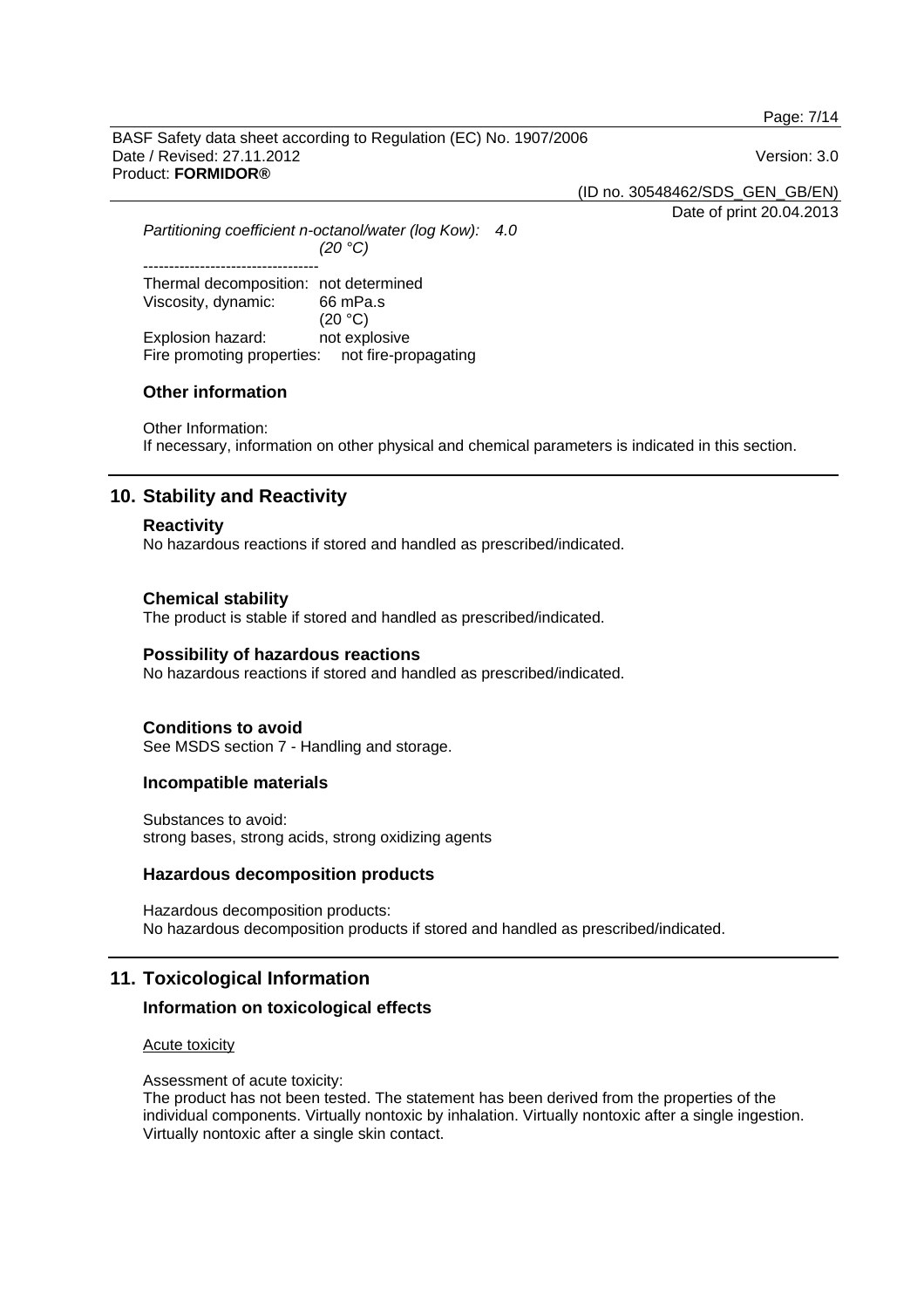Page: 8/14

BASF Safety data sheet according to Regulation (EC) No. 1907/2006 Date / Revised: 27.11.2012 Version: 3.0 Product: **FORMIDOR®** 

(ID no. 30548462/SDS\_GEN\_GB/EN)

Date of print 20.04.2013

*Information on: fipronil (ISO); 5-amino-1-[2,6-dichloro-4-(trifluoromethyl)phenyl]-4- [(trifluoromethyl)sulfinyl]-1H-pyrazole-3-carbonitrile*

*Experimental/calculated data: LD50 rat (oral): 92 mg/kg*  ----------------------------------

*Information on: fipronil (ISO); 5-amino-1-[2,6-dichloro-4-(trifluoromethyl)phenyl]-4- [(trifluoromethyl)sulfinyl]-1H-pyrazole-3-carbonitrile Experimental/calculated data: LC50 rat (by inhalation): 0.36 mg/l 4 h*  ----------------------------------

*Information on: fipronil (ISO); 5-amino-1-[2,6-dichloro-4-(trifluoromethyl)phenyl]-4- [(trifluoromethyl)sulfinyl]-1H-pyrazole-3-carbonitrile Experimental/calculated data: LD50 rabbit (dermal): 354 mg/kg*  ----------------------------------

#### Irritation

Assessment of irritating effects: Not irritating to the skin. Not irritating to the eyes.

Experimental/calculated data: Skin corrosion/irritation rabbit: non-irritant

Serious eye damage/irritation rabbit: non-irritant

Respiratory/Skin sensitization

Assessment of sensitization:

The product has not been tested. The statement has been derived from the properties of the individual components. Skin sensitizing effects were not observed in animal studies.

*Information on: fipronil (ISO); 5-amino-1-[2,6-dichloro-4-(trifluoromethyl)phenyl]-4- [(trifluoromethyl)sulfinyl]-1H-pyrazole-3-carbonitrile Experimental/calculated data: Guinea pig maximization test guinea pig:* Skin sensitizing effects were not observed in animal studies. *(OECD Guideline 406)*

----------------------------------

#### Germ cell mutagenicity

#### Assessment of mutagenicity:

The product has not been tested. The statement has been derived from the properties of the individual components. Mutagenicity tests revealed no genotoxic potential.

#### **Carcinogenicity**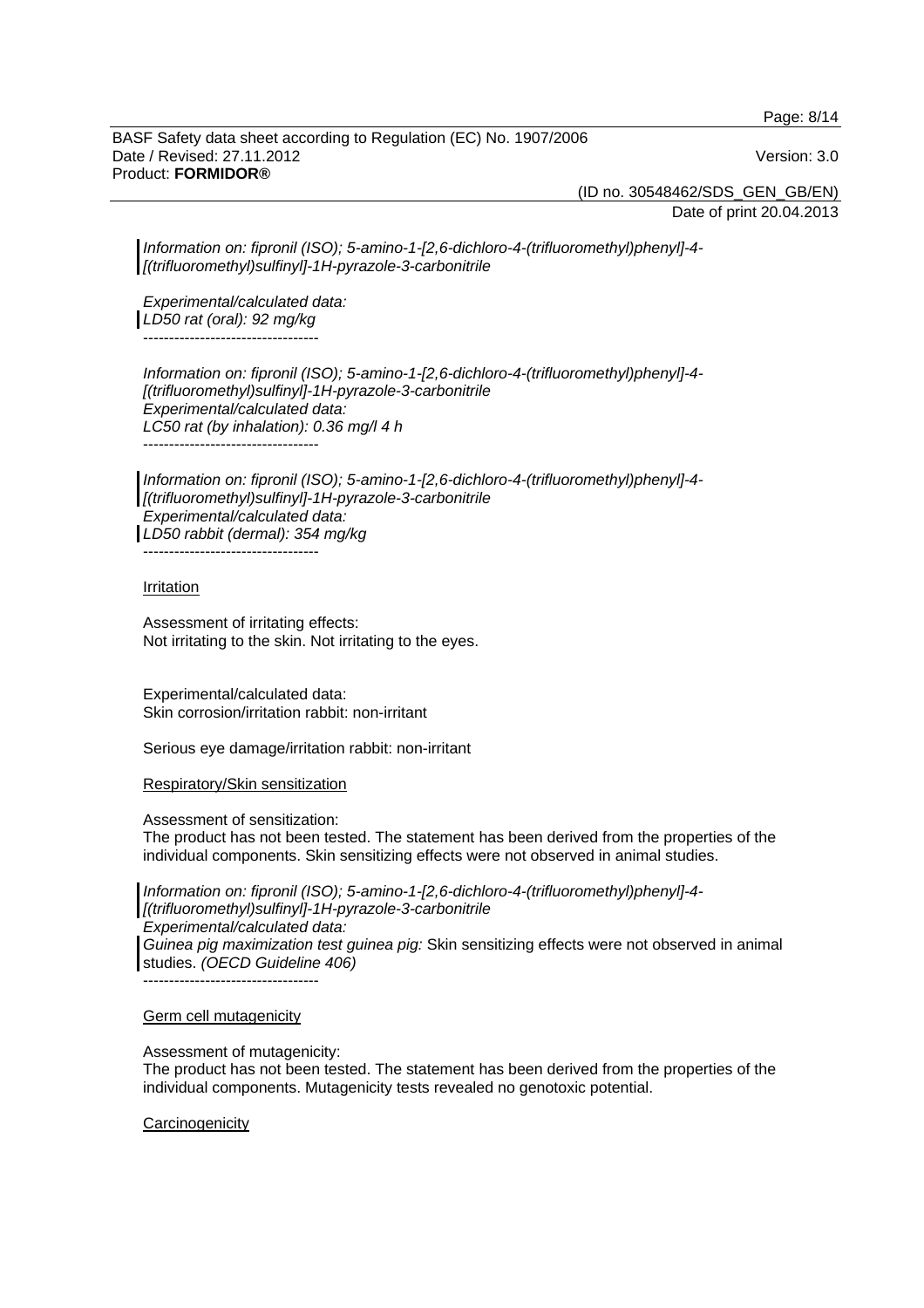Page: 9/14

BASF Safety data sheet according to Regulation (EC) No. 1907/2006 Date / Revised: 27.11.2012 Version: 3.0 Product: **FORMIDOR®** 

(ID no. 30548462/SDS\_GEN\_GB/EN)

Date of print 20.04.2013

#### Assessment of carcinogenicity:

The product has not been tested. The statement has been derived from the properties of the individual components. The results of various animal studies gave no indication of a carcinogenic effect.

#### Reproductive toxicity

Assessment of reproduction toxicity:

The product has not been tested. The statement has been derived from the properties of the individual components. The results of animal studies gave no indication of a fertility impairing effect.

#### Developmental toxicity

Assessment of teratogenicity:

The product has not been tested. The statement has been derived from the properties of the individual components. Animal studies gave no indication of a developmental toxic effect at doses that were not toxic to the parental animals.

Repeated dose toxicity and Specific target organ toxicity (repeated exposure)

#### Assessment of repeated dose toxicity:

The product has not been tested. The statement has been derived from the properties of the individual components.

*Information on: fipronil (ISO); 5-amino-1-[2,6-dichloro-4-(trifluoromethyl)phenyl]-4- [(trifluoromethyl)sulfinyl]-1H-pyrazole-3-carbonitrile Assessment of repeated dose toxicity: Causes mortality and signs of neurotoxicity through prolonged or repeated exposure.*  ----------------------------------

Other relevant toxicity information

Misuse can be harmful to health.

### **12. Ecological Information**

### **Toxicity**

Assessment of aquatic toxicity:

The product has not been tested. The statement has been derived from the properties of the individual components. Acutely harmful for aquatic organisms. May cause long-term adverse effects in the aquatic environment.

*Information on: fipronil (ISO); 5-amino-1-[2,6-dichloro-4-(trifluoromethyl)phenyl]-4- [(trifluoromethyl)sulfinyl]-1H-pyrazole-3-carbonitrile Toxicity to fish: LC50 (96 h) 0.25 mg/l, Oncorhynchus mykiss* 

*LC50 (96 h) 0.0852 mg/l, Lepomis macrochirus* 

*LC50 (96 h) 0.43 mg/l, Cyprinus carpio*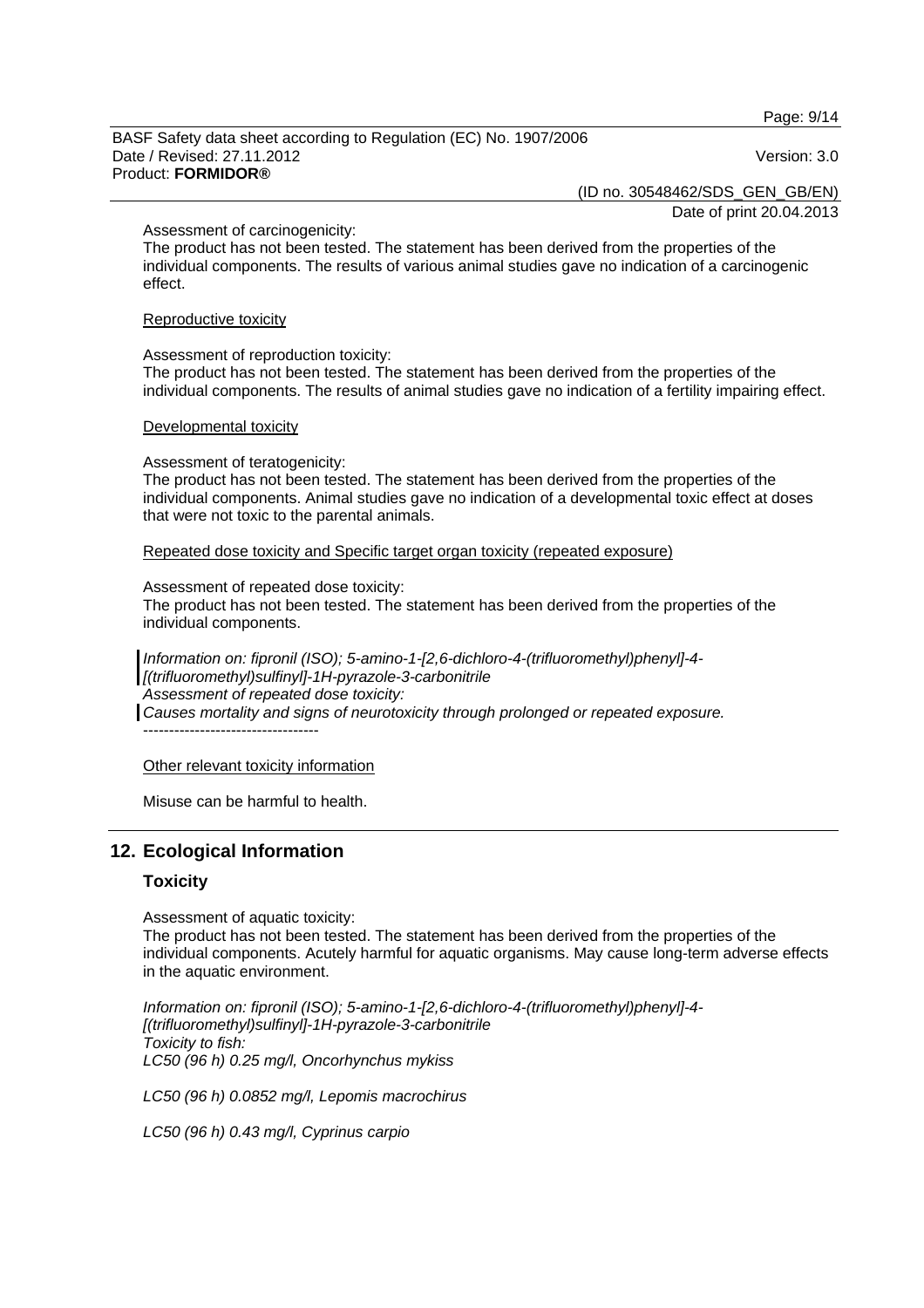Page: 10/14

BASF Safety data sheet according to Regulation (EC) No. 1907/2006 Date / Revised: 27.11.2012 Version: 3.0 Product: **FORMIDOR®** 

(ID no. 30548462/SDS\_GEN\_GB/EN)

Date of print 20.04.2013

*Information on: fipronil (ISO); 5-amino-1-[2,6-dichloro-4-(trifluoromethyl)phenyl]-4- [(trifluoromethyl)sulfinyl]-1H-pyrazole-3-carbonitrile Aquatic invertebrates: EC50 (48 h) 0.19 mg/l, Daphnia magna* 

*LC50 (96 h) 0.00014 mg/l, Mysidopsis bahia* 

----------------------------------

----------------------------------

*Information on: fipronil (ISO); 5-amino-1-[2,6-dichloro-4-(trifluoromethyl)phenyl]-4- [(trifluoromethyl)sulfinyl]-1H-pyrazole-3-carbonitrile Aquatic plants: EC50 (96 h) 0.068 mg/l (biomass), Scenedesmus subspicatus*  ----------------------------------

### **Persistence and degradability**

Assessment biodegradation and elimination (H2O): The product has not been tested. The statement has been derived from the properties of the individual components.

*Information on: fipronil (ISO); 5-amino-1-[2,6-dichloro-4-(trifluoromethyl)phenyl]-4- [(trifluoromethyl)sulfinyl]-1H-pyrazole-3-carbonitrile Elimination information: Not readily biodegradable (by OECD criteria).*  ----------------------------------

#### **Bioaccumulative potential**

Assessment bioaccumulation potential: The product has not been tested. The statement has been derived from the properties of the individual components.

*Information on: fipronil (ISO); 5-amino-1-[2,6-dichloro-4-(trifluoromethyl)phenyl]-4- [(trifluoromethyl)sulfinyl]-1H-pyrazole-3-carbonitrile Bioaccumulation potential: Bioconcentration factor: 321, Lepomis macrochirus Accumulation in organisms is not to be expected.*  ----------------------------------

#### **Mobility in soil (and other compartments if available)**

Assessment transport between environmental compartments: The product has not been tested. The statement has been derived from the properties of the individual components.

*Information on: fipronil (ISO); 5-amino-1-[2,6-dichloro-4-(trifluoromethyl)phenyl]-4- [(trifluoromethyl)sulfinyl]-1H-pyrazole-3-carbonitrile Assessment transport between environmental compartments: Following exposure to soil, adsorption to solid soil particles is probable, therefore contamination of groundwater is not expected.*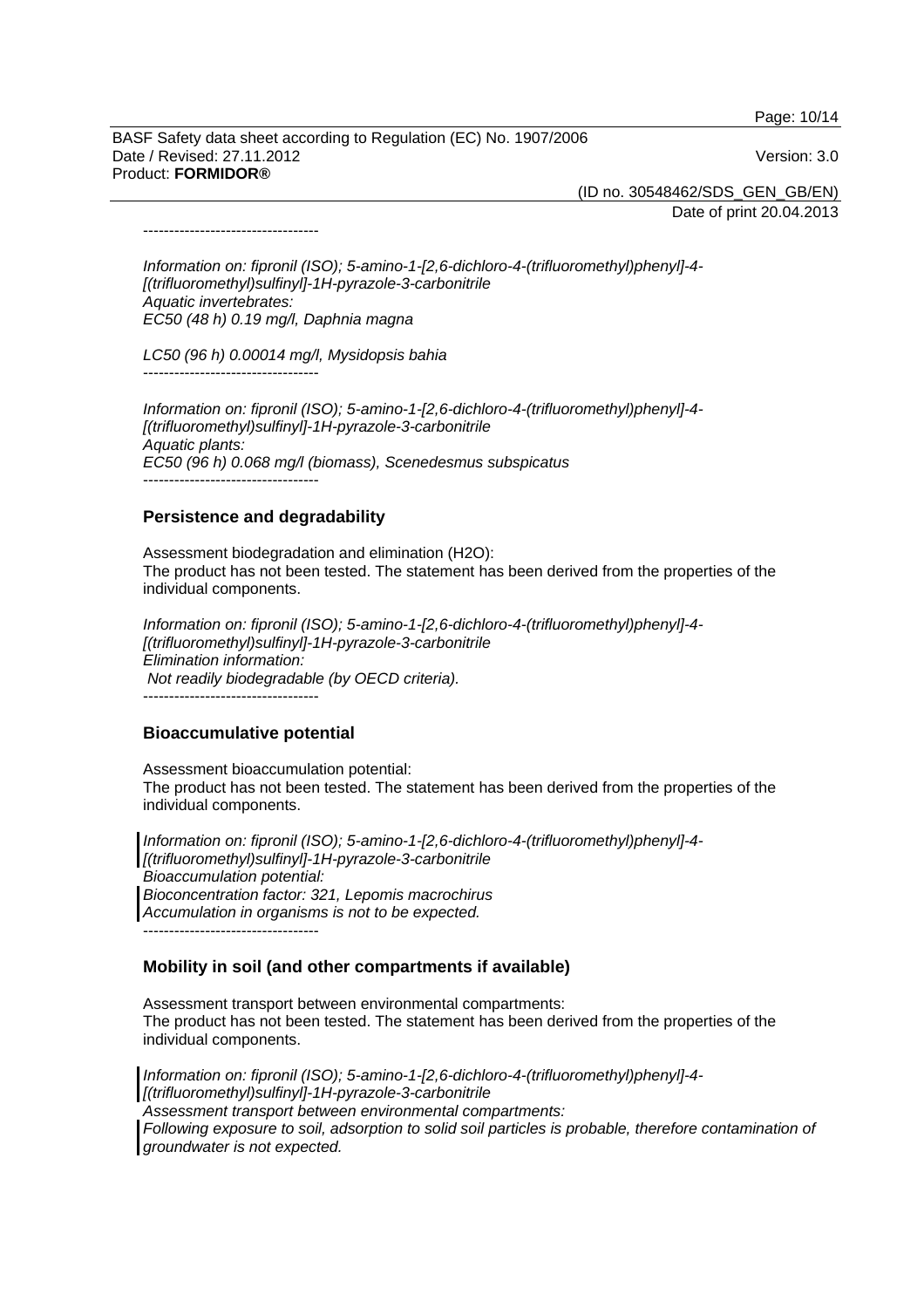Page: 11/14

BASF Safety data sheet according to Regulation (EC) No. 1907/2006 Date / Revised: 27.11.2012 Version: 3.0 Product: **FORMIDOR®** 

(ID no. 30548462/SDS\_GEN\_GB/EN) Date of print 20.04.2013

**Results of PBT and vPvB assessment** 

The product does not contain a substance fullfilling the PBT (persistent/bioaccumulative/toxic) criteria or the vPvB (very persistent/very bioaccumulative) criteria.

#### **Other adverse effects**

----------------------------------

The product does not contain substances that are listed in Annex I of Regulation (EC) 2037/2000 on substances that deplete the ozone layer.

#### **Additional information**

Other ecotoxicological advice: Do not discharge product into the environment without control.

#### **13. Disposal Considerations**

#### **Waste treatment methods**

Must be sent to a suitable incineration plant, observing local regulations.

The UK Environmental Protection (Duty of Care) Regulations (EP) and amendments should be noted (United Kingdom).

This product and any uncleaned containers must be disposed of as hazardous waste in accordance with the 2005 Hazardous Waste Regulations and amendments (United Kingdom)

Must be disposed of or incinerated in accordance with local regulations.

Contaminated packaging: Contaminated packaging should be emptied as far as possible and disposed of in the same manner as the substance/product.

### **14. Transport Information**

#### **Land transport**

#### ADR

 Not classified as a dangerous good under transport regulations UN number: Not applicable UN proper shipping name: Not applicable<br>Transport hazard class(es): Not applicable Transport hazard class(es): Packing group: Not applicable Environmental hazards: Not applicable<br>Special precautions for None known Special precautions for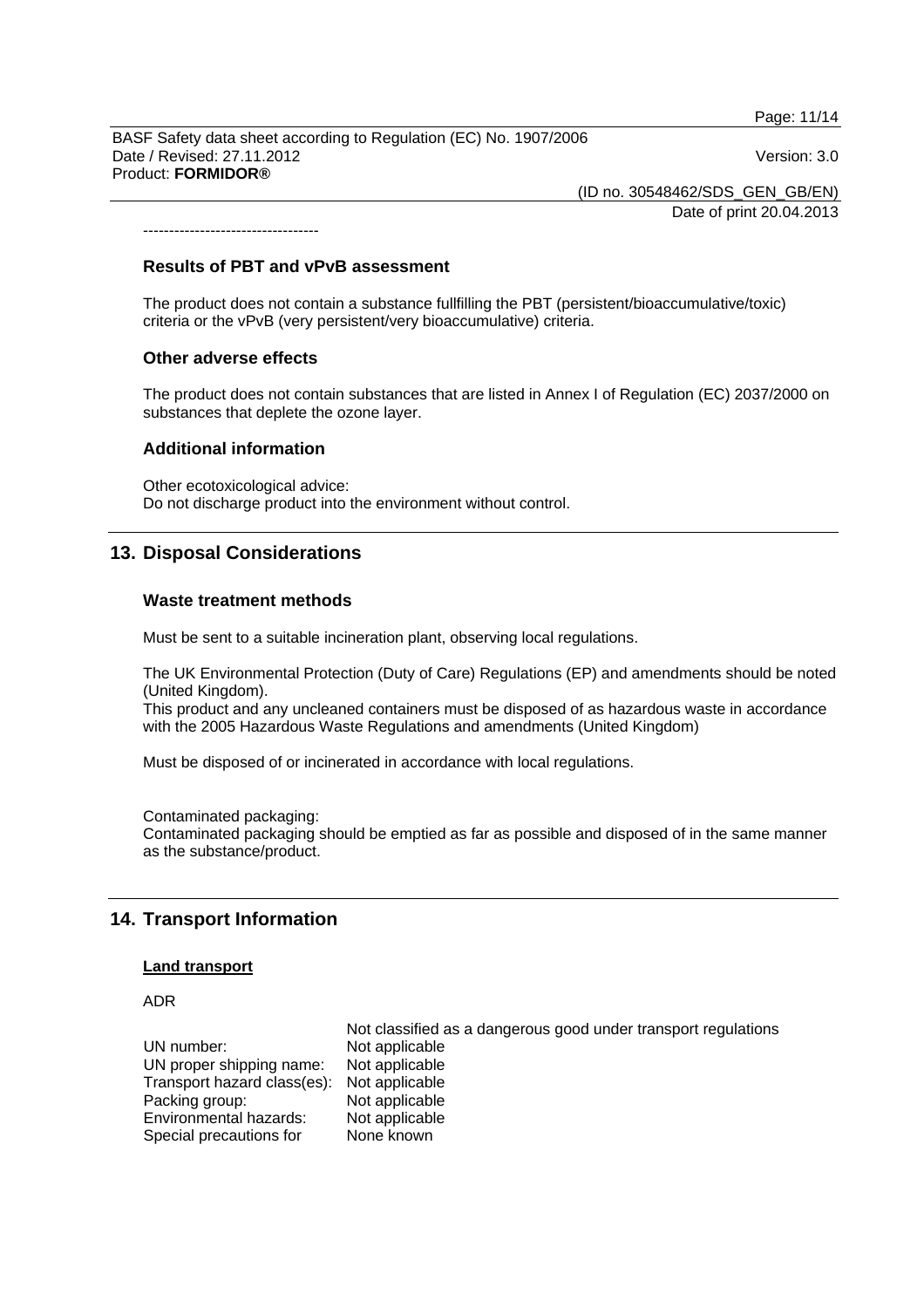Page: 12/14

BASF Safety data sheet according to Regulation (EC) No. 1907/2006 Date / Revised: 27.11.2012 Version: 3.0 Product: **FORMIDOR®** 

(ID no. 30548462/SDS\_GEN\_GB/EN)

Date of print 20.04.2013

#### user

RID

user

 Not classified as a dangerous good under transport regulations UN number: Not applicable<br>UN proper shipping name: Not applicable UN proper shipping name: Not applicable<br>Transport hazard class(es): Not applicable Transport hazard class(es): Packing group: Not applicable<br>
Environmental hazards: Not applicable Environmental hazards: Special precautions for None known

#### **Inland waterway transport** ADN

| UN number:<br>UN proper shipping name:<br>Transport hazard class(es):<br>Packing group:<br>Environmental hazards:<br>Special precautions for | Not classified as a dangerous good under transport regulations<br>Not applicable<br>Not applicable<br>Not applicable<br>Not applicable<br>Not applicable<br>None known |
|----------------------------------------------------------------------------------------------------------------------------------------------|------------------------------------------------------------------------------------------------------------------------------------------------------------------------|
| user                                                                                                                                         |                                                                                                                                                                        |
| Transport in inland<br>waterway vessel:                                                                                                      | Not evaluated                                                                                                                                                          |

### **Sea transport**

### IMDG

|                             | Not classified as a dangerous good under transport regulations |
|-----------------------------|----------------------------------------------------------------|
| UN number:                  | Not applicable                                                 |
| UN proper shipping name:    | Not applicable                                                 |
| Transport hazard class(es): | Not applicable                                                 |
| Packing group:              | Not applicable                                                 |
| Environmental hazards:      | Not applicable                                                 |
| Special precautions for     | None known                                                     |
| user                        |                                                                |

### **Air transport**

IATA/ICAO

|                                            | Not classified as a dangerous good under transport regulations |
|--------------------------------------------|----------------------------------------------------------------|
| UN number:                                 | Not applicable                                                 |
| UN proper shipping name:                   | Not applicable                                                 |
| Transport hazard class(es): Not applicable |                                                                |
| Packing group:                             | Not applicable                                                 |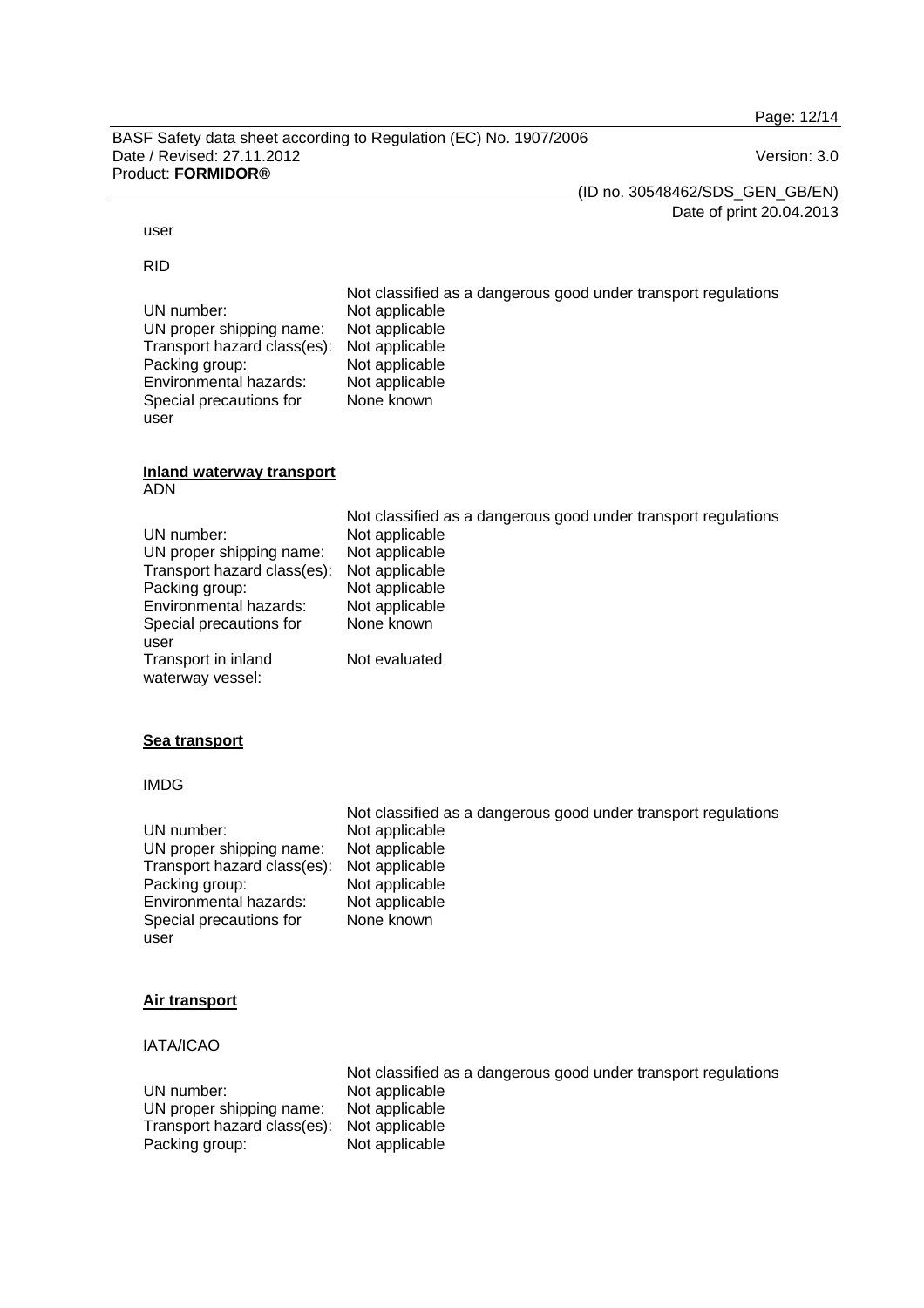Page: 13/14

BASF Safety data sheet according to Regulation (EC) No. 1907/2006 Date / Revised: 27.11.2012 Version: 3.0 Product: **FORMIDOR®** 

(ID no. 30548462/SDS\_GEN\_GB/EN)

Date of print 20.04.2013

| Environmental hazards:  | Not applicable |
|-------------------------|----------------|
| Special precautions for | None known     |
| user                    |                |

#### **Transport in bulk according to Annex II of MARPOL73/78 and the IBC Code**

| Not evaluated |
|---------------|
| Not evaluated |
| Not evaluated |
| Not evaluated |
| Not evaluated |
|               |

### **15. Regulatory Information**

### **Safety, health and environmental regulations/legislation specific for the substance or mixture**

This product is classified under the Chemicals (Hazard Information and Packaging) Regulations, (CHIP) (United Kingdom).

The data should be considered when making any assessment under the Control of Substances Hazardous to Health Regulations (COSHH), and related guidance, for example, 'COSHH Essentials' (United Kingdom).

To avoid risks to man and the environment, comply with the instructions for use.

### **Chemical Safety Assessment**

Advice on product handling can be found in sections 7 and 8 of this safety data sheet.

### **16. Other Information**

For proper and safe use of this product, please refer to the approval conditions laid down on the product label.

Full text of the classifications, including the indication of danger, the hazard symbols, the R phrases, and the hazard statements, if mentioned in section 2 or 3:

|                        | Toxic.                                                                                              |
|------------------------|-----------------------------------------------------------------------------------------------------|
| N                      | Dangerous for the environment.                                                                      |
| 23/24/25               | Toxic by inhalation, in contact with skin and if swallowed.                                         |
| 48/25                  | Toxic: danger of serious damage to health by prolonged exposure if<br>swallowed.                    |
| 50/53                  | Very toxic to aquatic organisms, may cause long-term adverse effects in<br>the aquatic environment. |
| Acute Tox.             | Acute toxicity                                                                                      |
| STOT RE                | Specific target organ toxicity — repeated exposure                                                  |
| Aquatic Acute          | Hazardous to the aquatic environment - acute                                                        |
| <b>Aquatic Chronic</b> | Hazardous to the aquatic environment - chronic                                                      |
| H311                   | Toxic in contact with skin.                                                                         |
| H330                   | Fatal if inhaled.                                                                                   |
|                        |                                                                                                     |